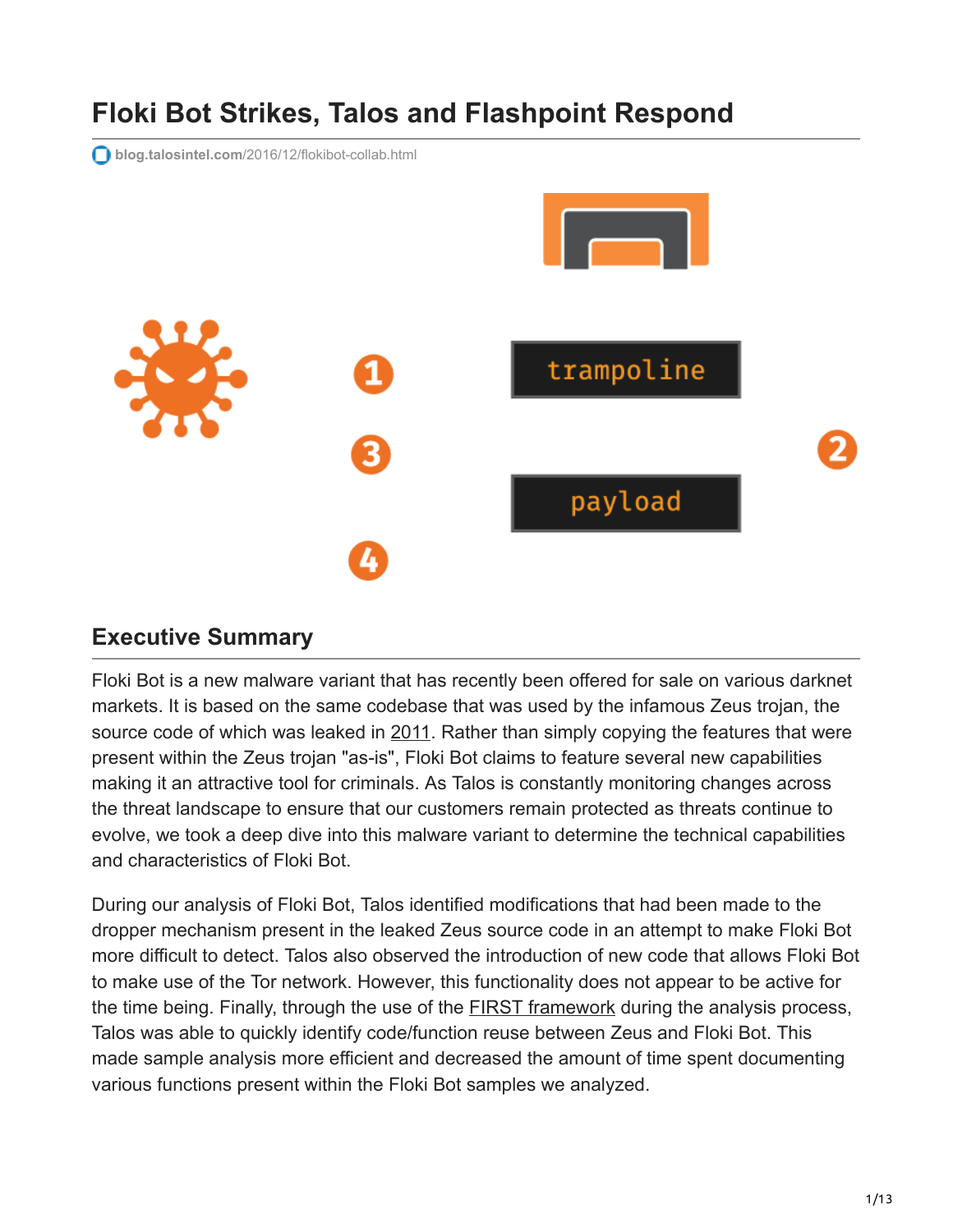Talos worked in collaboration with [Flashpoint](https://www.flashpoint-intel.com/) during the analysis of Floki Bot. This collaborative effort allowed Talos and Flashpoint to quickly communicate intelligence data related to active campaigns distributing Floki Bot as well as data regarding the technical functionality present within the malware. Additionally, Talos is making scripts available to the open source community that will help malware analysts automate portions of the Floki Bot analysis process and make the process of analyzing Floki Bot easier to perform.

# **Floki Bot Details**

The infection process used by Floki Bot is comprised of several steps. At a high level, this process is illustrated in the following diagram:



#### **Figure 1: Inject Sequence of Malware Code**

We started our analysis of Floki Bot using the following binary:

5e1967db286d886b87d1ec655559b9af694fc6e002fea3a6c7fd3c6b0b49ea6e (SHA256)

Once the malware is executed, it attempts to inject malicious code into 'explorer.exe' - the Microsoft Windows file manager. If it is unable to open 'explorer.exe', it will then inject into 'svchost.exe'. The first injection is simply a trampoline (step one in Figure 1). This trampoline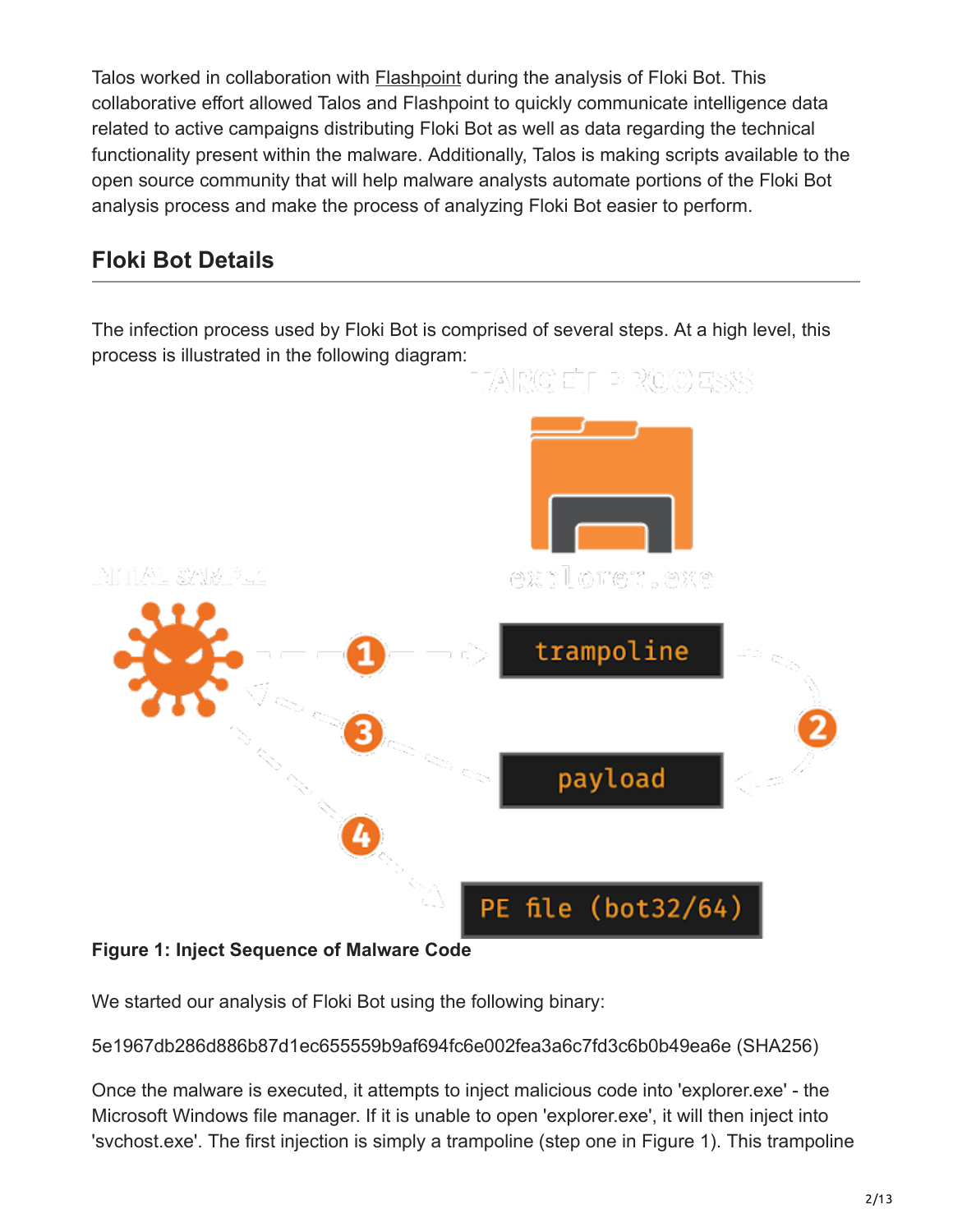performs two different calls. The first call is a 'Sleep()' for 100 milliseconds. The second call passes control to another payload function. The argument to that function is a structure with the initial sample's process ID, the decryption key for further binary payloads, and the pointer and size of the payload resource in the initial sample's address space. Curiously enough, though the initial sample has resources labeled 'bot32' and 'bot64', the sample we analyzed is hardcoded to only pass the address of the 'bot32' resource to the injected payload. The reversed code responsible for mapping the 'bot32', 'bot64' and 'key' resources is shown in Figure 2.

```
1BOOL __ userpurge_sub_4025C7@<eax>(_DWORD_*a1@<edi>, HMODULE_hModule)
 2\vert3<sup>1</sup>HRSRC v2; // eax@1
 \frac{4}{3}int v3; // eax@2
 5 HRSRC v4; // eax@7
    int v5; // eax@8
 6|7<sup>1</sup>HRSRC \mathbf{v6}; // eax@10
    unsigned int v7; // ear@118<sup>1</sup>\overline{9}int v9; // [esp+4h] [ebp-4h][01]1011v9 = 0v2 = FindResourceW(hModule, L"key", (LPCWSTR) 0xA);1213if (v2)v3 = sub_40209B(hModule, (int)8v9, v2);14
15else
16
     v3 = 0;17
    if (v3 66 v9)18
    \overline{A}19sub_401831(a1 + 21, \nabla9, 16);
20sub_401811();21
22v4 = FindResourceW(hModule, L"bot32", (LPCWSTR) 0xA);23if (v4)v5 = sub 40209B(hModule, (int)(a1 + 1), v4);
2425{\tt else}26v5 = 0;
27a1[3] = v5;v6 = FindResourceW(hModule, L"bot64", (LPCWSTR) 0xA);2829if (v6)30v7 = sub_40209B(hModule, (int)(a1 + 2), v6);
31else
     v7 = 0;3233a1[4] = v7;34
    return al[1] 66 al[3] > Ou 66 al[2] 66 v7 > 0;
35|
```
**Figure 2: Mapping of 'bot32', 'bot64' and 'key' Resources**

As you can see from the following screenshots, Figure 3 shows the code responsible for preparing the shellcode for the injection. This operation is performed in the initial binary. Figure 4 shows the result of the injection into the 'explorer.exe' process. We can clearly observe that the disassembly is based on the previous shellcode and contains the two calls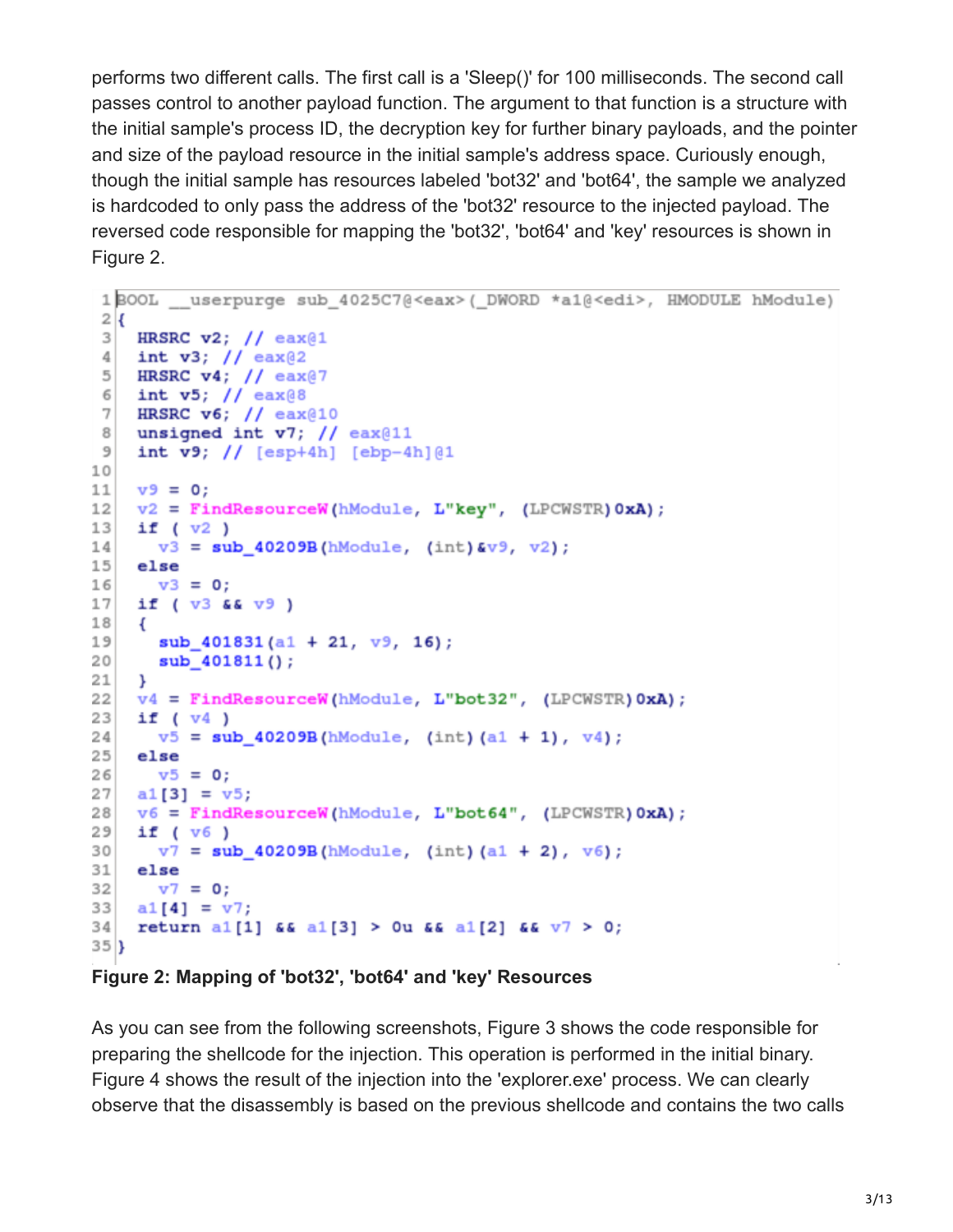described above. Specifically, the call at 0xA001F invokes the payload, which is the step two in Figure 1.

| 98482950                 | C74424<br>24<br><b>551 HOU</b><br><b>DWORD PTR SS:[ESP+24],51EC8B55</b>                 |
|--------------------------|-----------------------------------------------------------------------------------------|
| 00402964                 | C74HOU DWORD PTR SS:[ESP+28], OFC45C7<br>C74424<br>28<br>×                              |
| 8040296C                 | DWORD PTR SS:[ESP+2C],68000000<br>20<br><b>991 HOU</b><br>C74424<br>$\bullet$           |
| 804029741                | SS:[ESP+30],EBX<br><b>HOU</b><br><b>DWORD PTR</b><br>895024<br>-30<br>$\bullet$         |
| 80402978                 | DWORD PTR SS:[ESP+34],C7FC55FF<br><b>FF! HOU</b><br>C74424<br>34<br>$\alpha$            |
| 88482988                 | <b>DWORD</b><br>SS:[ESP+38], OFC45<br>38<br><b>451 MOU</b><br><b>PTR</b><br>C74424<br>× |
| 80402988                 | DWORD PTR SS:[ESP+3C],680000<br>30<br><b>991 HOU</b><br>C74424<br>×                     |
| 80402990                 | DWORD PTR SS:[ESP+40], FF000000<br>40<br><b>991 HOU</b><br>C74424<br>$\bullet$          |
| 00402998                 | DWORD PTR SS:[ESP+44], C483FC55<br>44<br><b>551 HOU</b><br>C74424<br>$\bullet$          |
| 804029A0  <mark> </mark> | DWORD PTR SS: [ESP+48], 5DE58B04<br><b>844 HOU</b><br>C74424<br>48<br>$\mathcal{A}$     |
| 804029A8   ·             | <b>C3 HOU</b><br><b>BYTE PTR SS:[ESP+4C],0C3</b><br>40<br>C64424                        |
|                          | <b>Figure 3: Shellcode Preparation</b>                                                  |
| 00000000                 | 55<br><b>PUSH EBP</b>                                                                   |
| 000A0001                 | 8BEC<br><b>MOU EBP,ESP</b>                                                              |
| 000A0003                 | 51<br><b>PUSH ECX</b>                                                                   |
| 000A0004                 | C745 FC FF106B1HOV DWORD PTR SS:[EBP-4],756B10FF                                        |
| 000A000B                 | <b>PUSH 64</b><br>64000000<br>68                                                        |
| 888A8818                 | <b>FF55 FC</b><br><b>CALL DWORD PTR SS:[EBP-4]</b>                                      |
| 000A0013                 | DWORD PTR SS:[EBP-4],80000<br><b>HOU</b><br>C745 FC 0000081                             |
| 000A001A                 | 00000900<br><b>PUSH 90000</b><br>68                                                     |
| 000A001F                 | <b>CALL DWORD PTR SS:[EBP-4]</b><br><b>FF55 FC</b>                                      |
| 000A0022                 | 83C4<br>ADD ESP.4<br>- 64                                                               |
| 00000025                 | <b>8BE5</b><br>ESP, EBP<br><b>MOU</b>                                                   |
| 00000027                 | <b>5D</b><br>POP EBP                                                                    |
| 000A0028                 | C <sub>3</sub><br><b>RETN</b>                                                           |
|                          |                                                                                         |

**Figure 4: Disassembly of the Injected Shellcode**

The next logical step is another injection which also happens within the 'explorer.exe' address space. This time the payload - the one executed after the trampoline - resolves the required APIs via the use of a CRC lookup and then maps the 'bot32' resource section from the initial binary.

The resource is encrypted with RC4, and can be decrypted with the 16 byte key data from the 'key' resource, which is passed as an argument to the injected code. Moreover, the resource is compressed with the LZNT1 algorithm, and is extracted by invoking RtlDecompressBuffer. Talos has created and is releasing a script called 'PayloadDump' which will extract these bot payloads. This bot is the final component and is the one containing the banking trojan functionality. It is flagged by many AV engines as a classic Zeus bot. The bot is loaded and injected into 'explorer.exe'. These steps are the labeled 3 and 4 in Figure 1.

At every stage, the malware uses hashing to obfuscate module and function names used in dynamic library resolution. Interestingly, the initial sample and the bot (bot32) executable use the same CRC32 implementation and XOR the result with a static key, in our case this was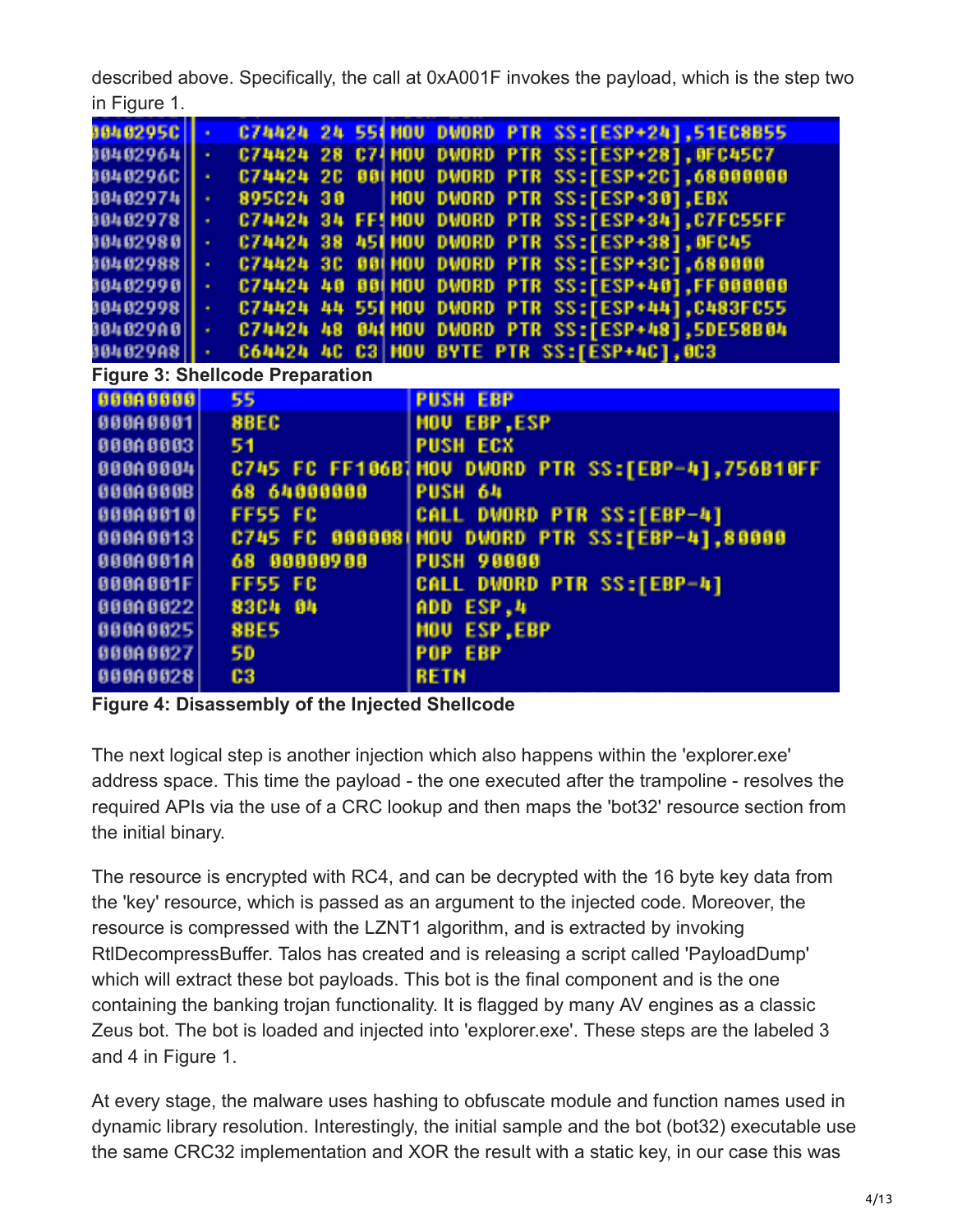0x5E58, while the payload uses the same CRC32 implementation but a different XOR key, in our case 0x3086. The names of the modules are converted to lowercase before the computation (Windows file names are traditionally case insensitive).

Currently, the 'bot32' resource is immediately recognized by more than 30 AV engines on Virustotal, with most of the detections identifying it as Zbot, while the 'bot64' resource is detected as malicious by only 10 AV engines. During our analysis, we extracted the sample from both a physical memory dump of the explorer.exe process (See the Memory Analysis section), as well as from the resource section of the initial binary. At first glance, this sample looks like a normal Zeus bot. The main difference is support for the Tor network that should be activated when the C2 domain specified in the malware configuration ends with '.onion' which is the pseudo TLD for Tor related domains.. When this is the case, a standard Tor proxy server is configured to listen on localhost:9050, as you can see in the screenshot below:

```
if (q_StrStr(v6, ".onion") )v3 = sub 40B4CB((int)".onion", v6;
else
v16 = 0;v2 = sub_40B32D(9050, "127.0.0.1");if (v2 = -1)
                                   Г
```
**Figure 5: Floki Bot Tor Functionality**

This feature appears to be under development and could not be activated in the samples Talos analyzed.

# **Floki Bot's Dropper/Loader**

The loader used by Floki Bot is not encrypted. It also does not utilize any anti-debugging techniques. The loader does hide the system calls used to inject the malicious payload into other processes. The injection technique used by the Floki Bot loader has already been thoroughly documented [here](https://blog.malwarebytes.com/threat-analysis/2016/11/floki-bot-and-the-stealthy-dropper/) so we will not go into significant detail on how that process works.

# **Network Analysis**

Floki Bot communicates with C2 over an HTTPS connection. Interestingly, the malware author advertises an anti deep packet inspection feature. To achieve this, the bytes in network packets are packaged in BinStorage structures that are sent over HTTPS. Each byte in the BinStorage structure is XOR'd by the previous byte and then additionally encrypted with RC4. This functionality was also present in the leaked Zeus source code and is not new to Floki Bot. By breaking the HTTPS connection and decrypting the packet payloads, we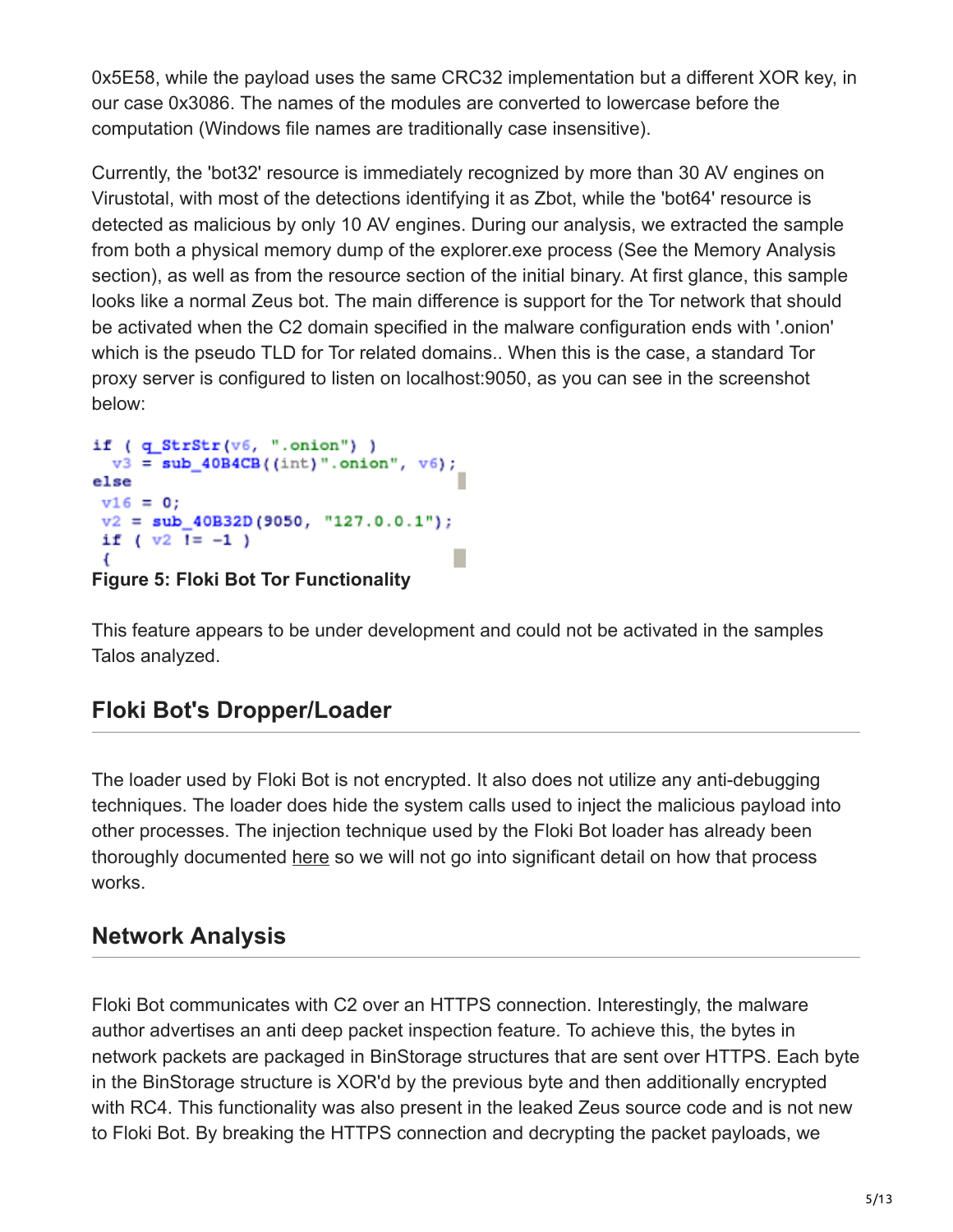noticed that the malware sends back information about the infected machine such as the computer name and the screen resolution. Floki Bot claimed it "cannot be detected by Deep-Packet-Inspection unlike Zeus", but the only major change to the leaked source code is Tor support, which was not found to be used by any samples found in the wild. Talos was able to decrypt Floki Bot network packets after intercepting them using mitmproxy as the malware does not use certificate pinning for its communications.

#### **Memory Analysis**

During our analysis we also performed a memory-based forensic analysis after infecting a VM with Floki Bot. In this way we used an opposite approach, starting our analysis from the end and then trying to rebuild the different steps of the infection process. First, we took a physical memory dump with win32dd and analyzed it with [Volatility](http://www.volatilityfoundation.org/) - a famous open source memory forensics framework. First we used the 'pslist' Volatility plugin. This plugin lists all processes by walking the double linked list connecting all of the \_EPROCESS objects. Nothing suspicious was found from its output. We then used the 'netscan' plugin and it showed network activity from the 'explorer.exe' process, which is something that needed more investigation as it is definitely not normal to have network traffic from the file manager. Based on this finding, we ran 'malfind' on the 'explorer.exe' process and identified interesting traces and the PE file injected into the process. We dumped these artifacts and they matched the partial results of the reversing process. We could observe the trampoline, the payload and the PE file. In relation to the persistence mechanisms employed by Floki Bot, we identified some artifacts using 'filescan' and observed that the binary (with a random name) was also copied into the Startup folder.

# **Collaboration with Flashpoint**

During our investigation into the Floki Bot malware, we leveraged a collaborative relationship with Flashpoint, who we worked with to gather intelligence information and share technical details regarding the malware samples, the campaigns that are currently using Floki Bot, and the darknet markets on which Floki Bot is being bought and sold. Flashpoint has been tracking several Floki Bot actors and campaigns. Flashpoint has also released a blog post that contains relevant intelligence information related to currently active Floki Bot campaigns operating globally. The Flashpoint post can be found [here](https://www.flashpoint-intel.com/flokibot-curious-case-brazilian-connector/).

# **Using FIRST to Analyze Floki Bot**

During the analysis process, Talos leveraged the Function Identification and Recovery Signature Tool (FIRST) and associated IDA Python plugin to collect and document functionality present within the Floki Bot samples that were analyzed. FIRST is an open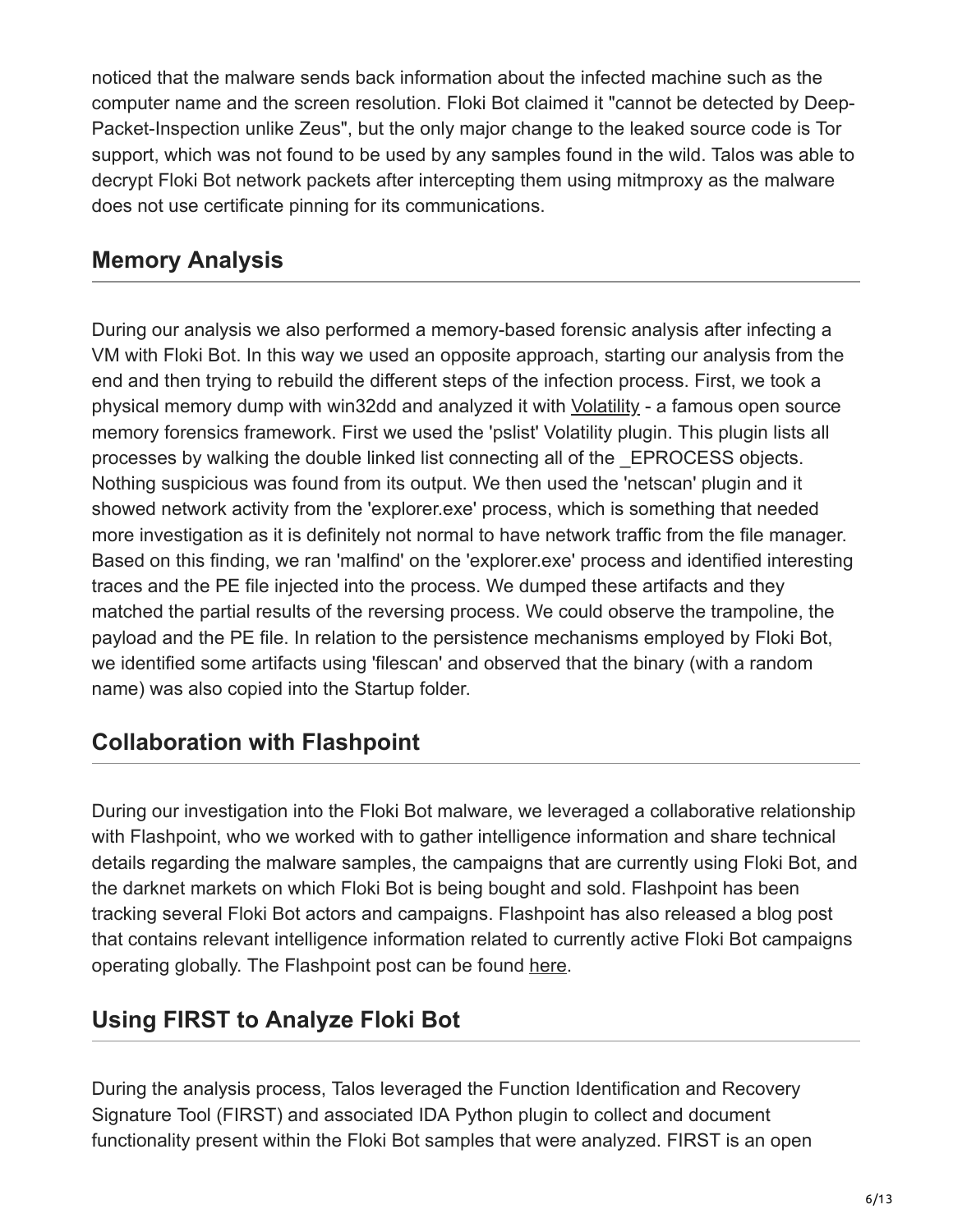source framework recently released by Talos that allows malware analysts and researchers to collaborate and share analysis data related to the malicious functions present in malware samples.

Using FIRST enables quick and efficient analysis of malware as it minimizes the amount of time spent analyzing malicious code that has already been analyzed and documented. FIRST currently contains information for over 170,000 functions including: common libraries like Zlib and OpenSSL, leaked malware source code, and malicious Windows and Linux files analyzed by the community. It is particularly helpful when analyzing statically linked executables with thousands of library functions. Tools like Bindiff can be very useful, but they only let you compare a handful of files, and you have to find and obtain these files before you can do these comparisons. The FIRST plugin automatically looks for function similarities in each of the thousands of files submitted by the community.

IDA Pro uses FLIRT signatures to attempt to identify commonly used library functions, but it was unable to identify any functions in this sample of Floki Bot. IDA Pro's default response to unidentified functions is to name the functions according to the starting address. In this case we get 516 functions with generic names like "sub\_402F34".

| <b>Function name</b> | Segment | Start     | Length         | ^ |
|----------------------|---------|-----------|----------------|---|
| sub_402F34           | .text   | 00402F34  | 00000039       |   |
| sub 402F6D           | .text   | 00402F6D  | 00000066       |   |
| sub 402FD3           | .text   | 00402FD3  | 00000069       |   |
| sub_40303C           | .text   | 0040303C  | 00000274       |   |
| sub_4032B0           | text    | 004032B0  | 00000038       |   |
| sub 4032E8           | .text   | 004032E8  | 00000021       |   |
| sub 403309           | text    | 00403309  | 0000004E       |   |
| sub 403357           | .text   | 00403357  | 00000036       |   |
| f<br>sub 40338D      | .text   | 0040338D  | 0000004A       |   |
| sub 4033D7<br>f      | .text   | 004033D7  | 00000037       |   |
| sub 40340E<br>f      | .text   | 0040340E  | 000000C2       |   |
| sub_4034D0           | .text   | 004034D0  | 0000026B       |   |
| sub 40373B           | .text   | 0040373B  | 00000212       |   |
| sub 40394D           | .text   | 0040394D  | 0000019E       |   |
| <b>INSAPR</b>        |         | 88.183.FR | <b>MAAA470</b> |   |
|                      |         |           |                |   |

Line 32 of 516

**Figure 6: IDA Pro Function List before running FIRST**

We queried FIRST, and within seconds had 128 functions labelled with meaningful names, prototypes, and comments. We can now instantly see what these functions do, and what arguments they take, even when those arguments are custom structures.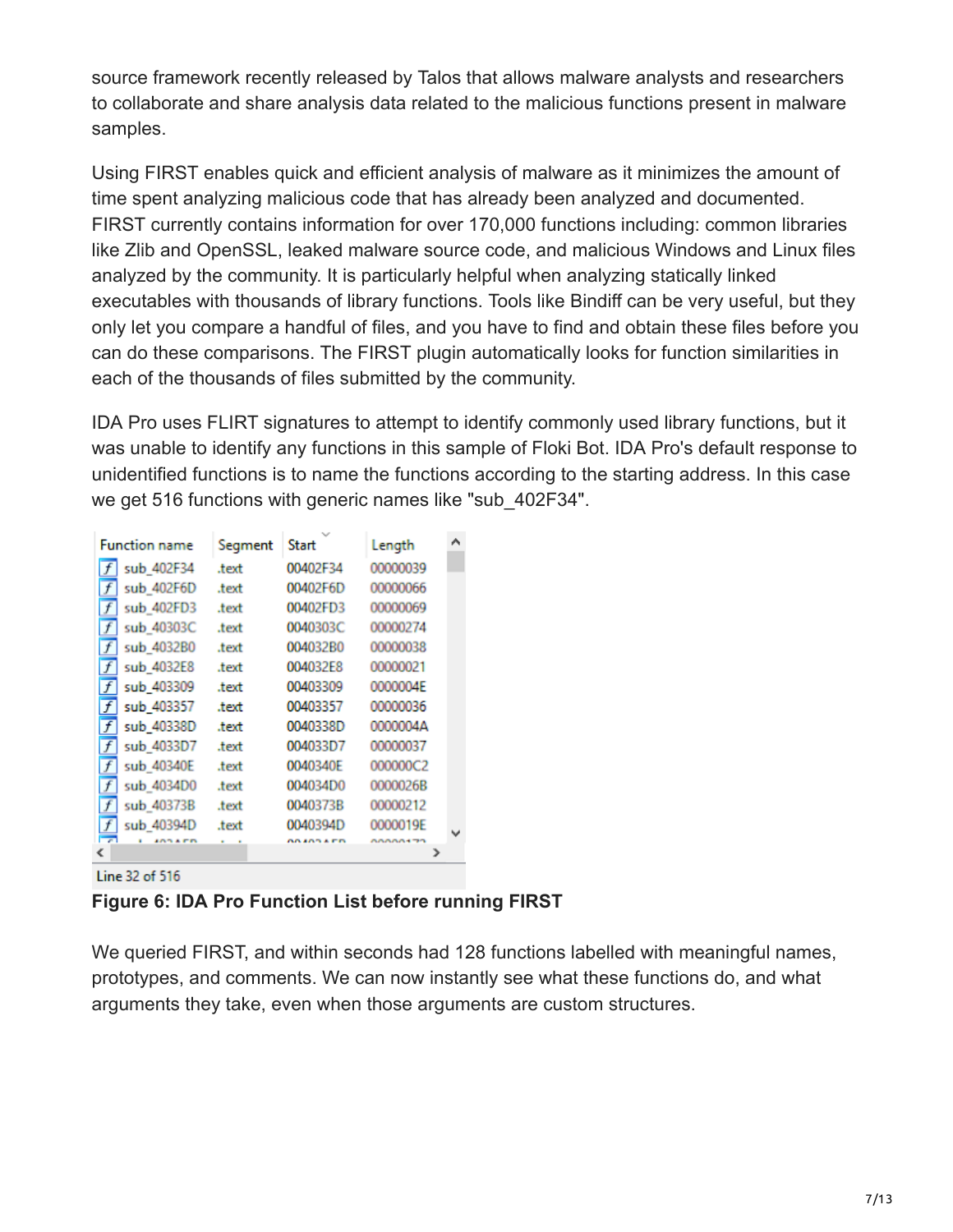| <b>Function name</b>                                  | Segment | <b>Start</b> |   | ́ |
|-------------------------------------------------------|---------|--------------|---|---|
| SocketHook::hookerCloseSocket(uint)                   | text    | 004032B0     |   |   |
| SocketHook::hookerWsaSend(uint, WSABUF *,ul           | text    | 00403309     |   |   |
| CryptedStrings::_getA(ushort,char *)                  | text    | 00403357     |   |   |
| CryptedStrings::_getW(ushort,wchar_t *)               | text    | 0040338D     |   |   |
| <b>StartAddress</b>                                   | text    | 0040340E     |   |   |
| F<br>LocalConfig::beginReadWrite(void)                | text    | 00403CDD     |   |   |
| Nspr4Hook::updateAddresses(HINSTANCE_*,v<br>f         | text    | 00406341     |   |   |
| f<br>Nspr4Hook::hookerPrOpenTcpSocket(int)            | text    | 00406A7A     |   |   |
| f<br>Nspr4Hook::hookerPrClose(void *)                 | text    | 00406AB4     |   |   |
| f<br>malloc retry                                     | text    | 00408271     |   |   |
| f<br>free                                             | text    | 004082D3     |   |   |
| f<br>memcpy                                           | text    | 0040836A     |   |   |
| f<br>Mem:: compare(void const *, void const *, ulong) | .text   | 0040839C     |   |   |
| f<br>memset                                           | text    | 004083DE     |   |   |
| Ē<br>Mem:: findData(void const *,ulong,void *,ulong)  | .text   | 004083F5     |   |   |
| €                                                     |         |              | ⋗ |   |
| Line 32 of 128                                        |         |              |   |   |

**Figure 7: IDA Pro Function List after running FIRST**

Many functions are difficult to classify without first analyzing their child-functions. Analysts often use a depth-first approach to label functions with obvious behaviors, then backtrack to the parent once they have a better understanding of the nested functions.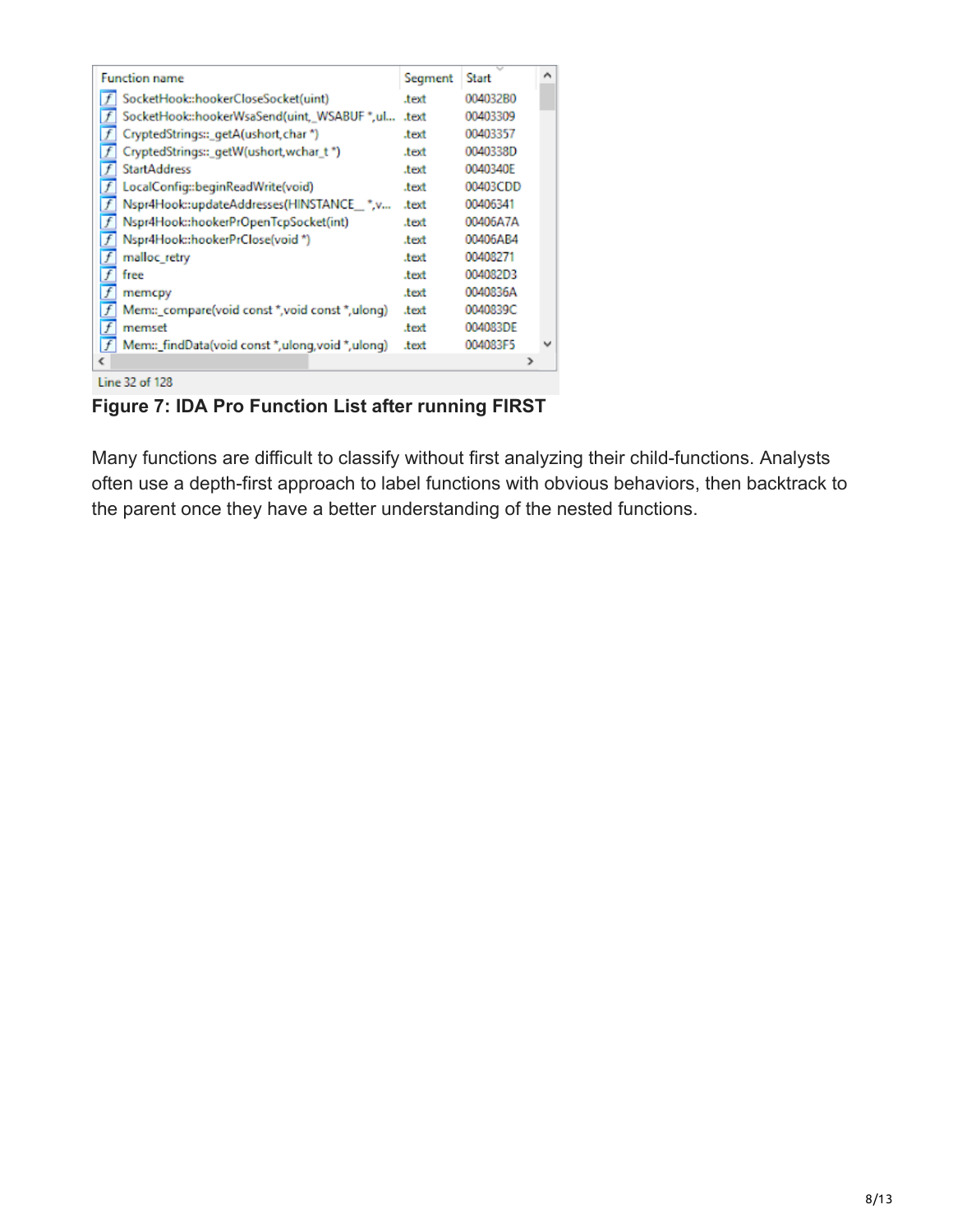| 00413249      |            | sub 413249 proc near    |
|---------------|------------|-------------------------|
| 00413249      |            |                         |
| 00413249      |            | var 538= byte ptr -538h |
| 00413249      | var 4E1=   | byte ptr -4E1h          |
| 00413249      | var 104=   | byte ptr -104h          |
| 00413249      |            | $arg$ 0= dword ptr<br>8 |
| 00413249      |            |                         |
| 00413249      | push       | ebp.                    |
| 0041324A      | mov        | ebp, esp                |
| 00413240      | sub        | esp, 538h               |
| 00413252      | lea        | eax, [ebp+var_538]      |
| 00413258      | call       | sub 413210              |
| 0041325D push |            | 102h                    |
| 00413262      | lea        | eax, [ebp+var_4E1]      |
| 00413268      | push       | eax                     |
| 00413269      | lea        | eax, [ebp+var_104]      |
| 0041326F      | push –     | eax                     |
| 00413270      | ca11       | sub 40836A              |
| 00413275      | mov        | eax, 1E6h               |
| 0041327A      | push.      | eax                     |
| 0041327B      | push i     | offset unk 41E2C4       |
| 00413280      | push –     | $[ebp+arg_0]$           |
| 00413283      | call       | sub 40836A              |
| 00413288      | push.      | eax                     |
| 00413289      | push i     | [ebp+arq 0]             |
| 00413280      | lea        | eax, [ebp+var_104]      |
| 00413292 call |            | sub 409899              |
| 00413297      | leave      |                         |
| 00413298      | retn       | 4                       |
| 00413298      | sub 413249 | endp                    |

**Figure 8: IDA Pro Showing Calls to Unknown Functions without FIRST**

FIRST identified all of the functions in this example, and labeled them with their argument names and types. Functions now have comments showing these functions were from leaked Zeus source code, which gives us a substantial lead on where to find more info about the unidentified functions. Some functions not identified by FIRST are similar to functions in the Zeus source, but have been changed by modifications in the source code or compiler options.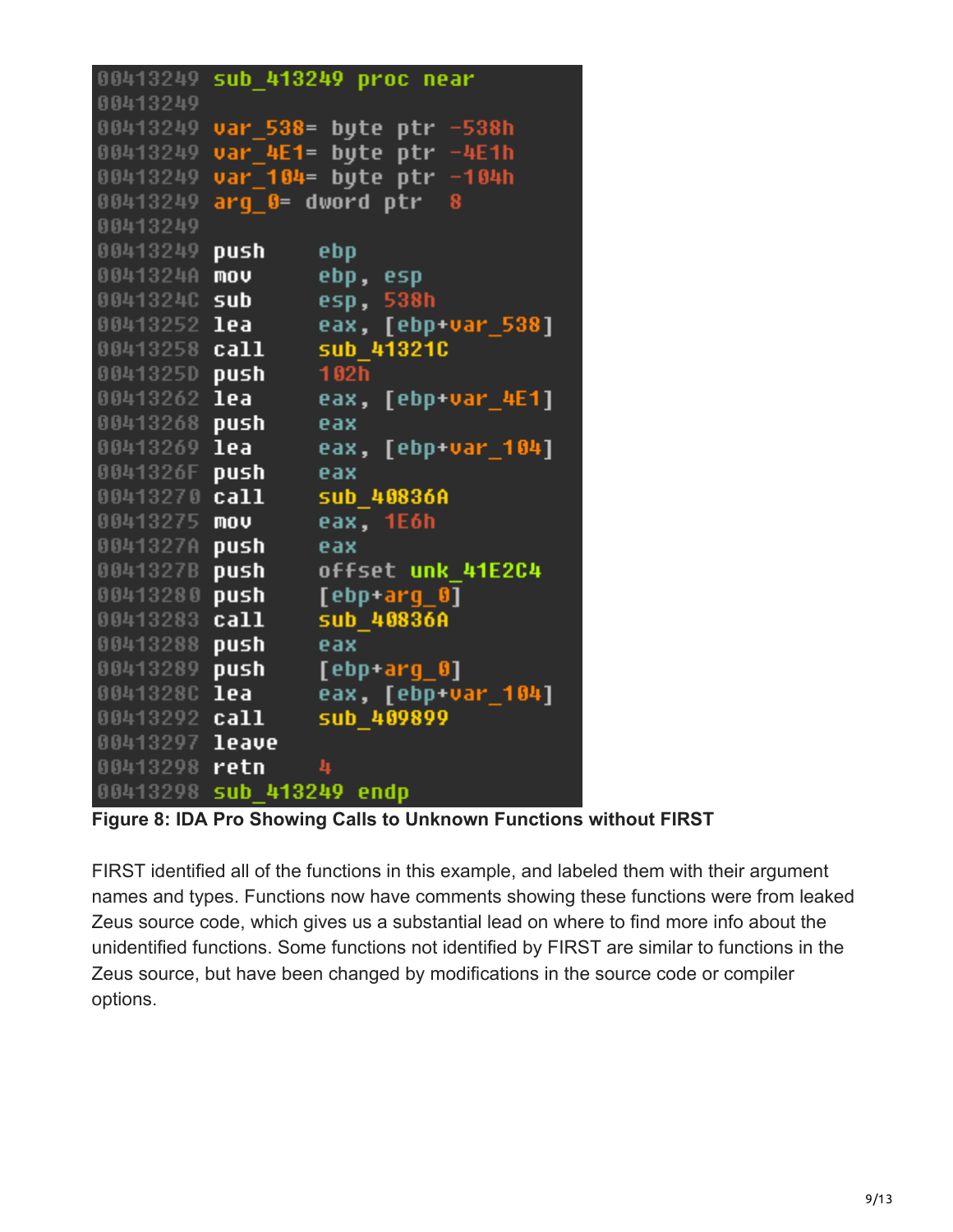```
00413249 void __fastcall Core::getPeSettings(struct PESETTINGS *) proc near
00413249
00413249 var_538= byte ptr -538h
00413249 from buffer= byte ptr -4E1h<br>00413249 to_buffer= byte ptr -104h
00413249 arg_0= dword ptr
00413249 push
                  ebp
0041324A nov
                  ebp, esp
                  esp. 538h
0041324C sub
                  eax, [ebp+var_538]<br>Core::getBaseConfig(BASECONFIG *) ; Leaked Source – Zeus Client
00413252 lea
00413258 call
                                   ; size
0041325D push
                  102h
                  eax, [ebp+from_buffer]
00413262 lea
                  eax
                                   ; from_buffer
00413268 push
00413269 lea
                  eax, [ebp+to_buffer]
0041326F push
                                   ; to_buffer
                  eax.
                  Mem::_copy(void *,void const *,ulong)
00413270 call
                  eax, 1E6h
00413275 mov
0041327A push
                                   ; size
                  eax
                  offset unk_41E2C4 ; from_buffer
0041327B push
00413280 push
                  [ebp+arg_0]; to_buffer
00413283 call
                  Mem::_copy(void *,void const *,ulong)
00413288 push
                  eax
00413289 push
                  [ebp+arg_0]
0041328C lea
                  eax, [ebp+to_buffer]
                  Crypt:: rc4(void *,ulong,Crypt::RC4KEY *) ; Leaked Source - Zeus Client
00413292 call
00413297 leave
00413298 retn
                _fastcall Core::getPeSettings(struct PESETTINGS *) endp
00413298 void
```
**Figure 9: The Same Function Labeled by FIRST**

If you compared this Floki Bot executable with Zeus, you would see the sizes of the BASECONFIG structures are different, and the offsets for global variables have changed as well. One of FIRST's engines identified these functions despite modifications to these parameters. Thanks to FIRST, we are able to quickly find the chunk of leaked source code responsible for this function.

```
void Core::getPeSettings(PESETTINGS *ps)
€
  BASECONFIG baseConfig;
  getBaseConfig(&baseConfig);
 Crypt::RC4KEY rc4k;
 Mem:: copy(&rc4k, &baseConfig.baseKey, sizeof(Crypt::RC4KEY));
 Mem:: copy(ps, &coreData.peSettings, sizeof(PESETTINGS));
  Crypt:: rc4(ps, sizeof(PESETTINGS), &rc4k);
ł
```
#### **Figure 10: Leaked Function Source Code**

All of the analysis data and function documentation that was created by Talos while analyzing Floki Bot samples have been made available via the public Talos FIRST server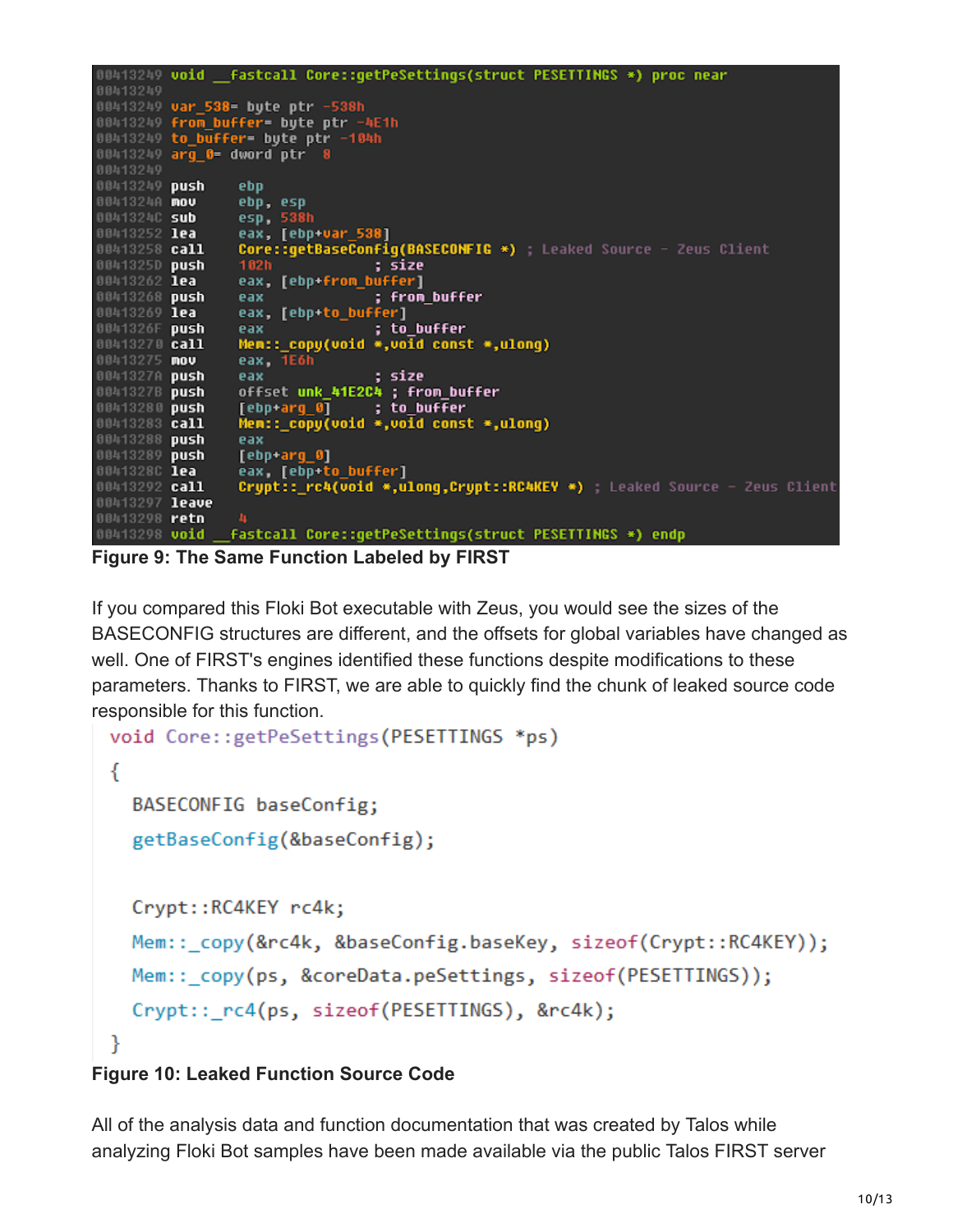(beta). More information about the FIRST framework and how it can be used can be found [here](http://blog.talosintel.com/2016/12/project-first-share-knowledge-speed-up.html).

#### **Tool Release**

During the analysis process, Talos also created scripts to help automate portions of the analysis of Floki Bot, which are now being released to the open source community. These scripts enable analysts to dump the configuration parameters used by Floki Bot samples, as well as the Floki Bot payload itself.

PayloadDump - Extracts the final payload in PE32 format from the initial Floki Bot sample.

ConfigDump - Enables the extraction of the Floki Bot configuration parameters used by the sample.

These scripts can be downloaded from Github [here.](https://github.com/vrtadmin/flokibot)

# **Conclusion**

Floki Bot is another example of what happens when the source code of successful malware kits gets leaked online. As we have seen several times since the Zeus source code became available, new malware variants based on this codebase continue to emerge. Floki Bot is unique in that the authors of this malware have put effort into expanding upon the functionality that was present in Zeus and have implemented new functionality making Floki Bot very attractive to criminals.

As Floki Bot is currently being actively bought and sold on several darknet markets it will likely continue to be seen in the wild as cybercriminals continue to attempt to leverage it to attack systems in an aim to monetize their efforts. As the leak of the Zeus source code continues to have ripple effects across the threat landscape, Talos will continue to monitor this and other threats that are actively being used in the wild to ensure that customers remain protected as new threats emerge or as existing threats change over time.

#### **Coverage**

Additional ways our customers can detect and block this threat are listed below.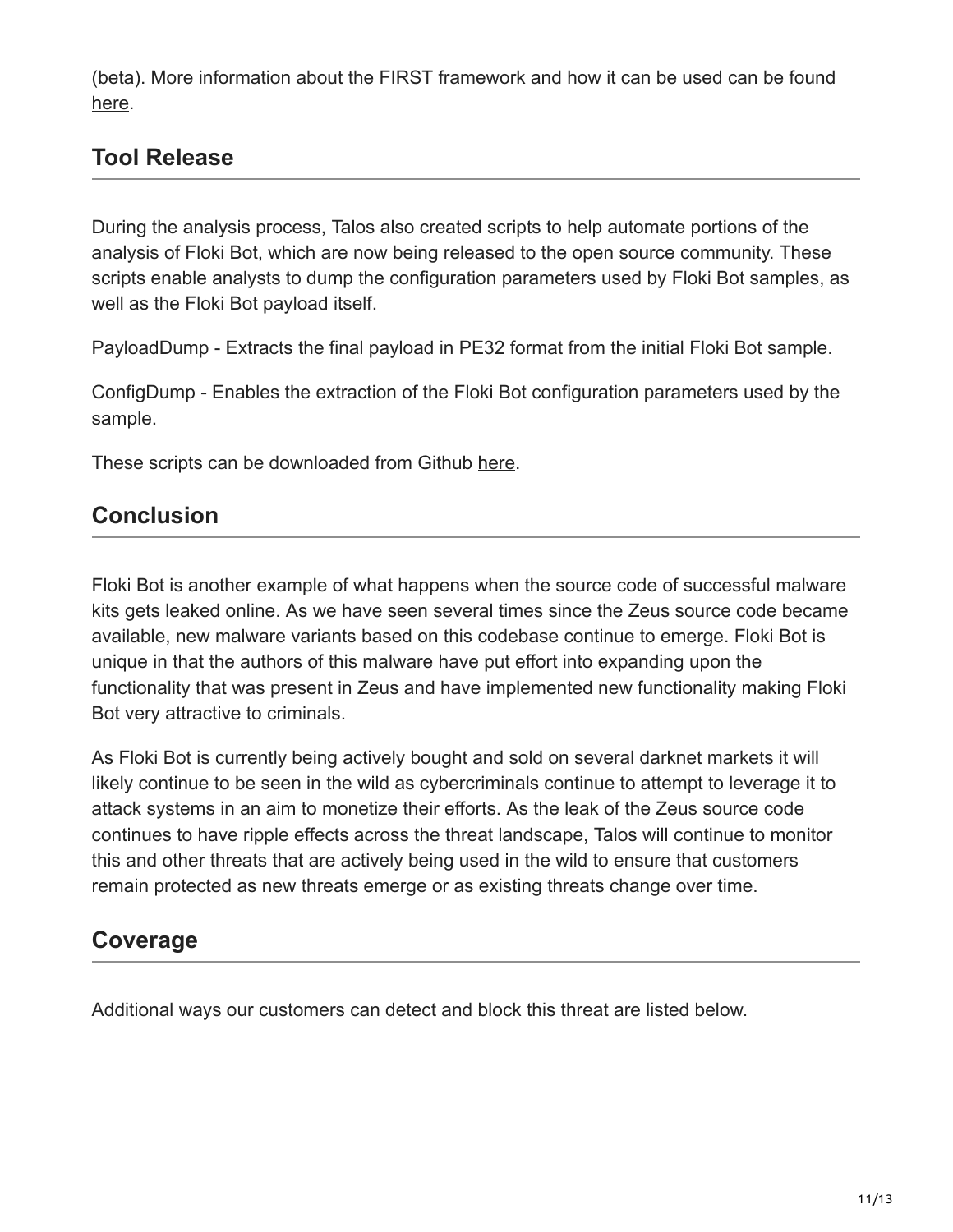| <b>PRODUCT</b>          | <b>PROTECTION</b> |
|-------------------------|-------------------|
| AMP                     |                   |
| <b>CWS</b>              |                   |
| <b>Email Security</b>   | N/A               |
| <b>Network Security</b> |                   |
| WSA                     |                   |

Advanced Malware Protection ([AMP\)](https://www.cisco.com/c/en/us/support/security/amp-firepower-software-license/tsd-products-support-series-home.html) is ideally suited to prevent the execution of the malware used by these threat actors.

[CWS](https://www.cisco.com/c/en/us/products/security/cloud-web-security/index.html) or [WSA](https://www.cisco.com/c/en/us/products/security/web-security-appliance/index.html) web scanning prevents access to malicious websites and detects malware used in these attacks.

The Network Security protection of [IPS](https://www.cisco.com/c/en/us/products/security/intrusion-prevention-system-ips/index.html) an[d NGFW](https://www.cisco.com/c/en/us/products/security/asa-next-generation-firewall-services/index.html) have up-to-date signatures to detect malicious network activity by threat actors.

# **Indicators of Compromise (IOCs)**

#### **Malware Binaries:**

08e132f3889ee73357b6bb38e752a749f40dd7e9fb168c6f66be3575dbbbc63d (SHA256) 5028124ce748b23e709f1540a7c58310f8481e179aff7986d5cfd693c9af94da (SHA256) 0aa1f07a2ebcdd42896d3d8fdb5e9a9fef0f4f894d2501b9cbbe4cbad673ec03 (SHA256) 5e1967db286d886b87d1ec655559b9af694fc6e002fea3a6c7fd3c6b0b49ea6e (SHA256) d1d851326a00c1c14fc8ae77480a2150c398e4ef058c316ea32b191fd0e603c0 (SHA256) e0b599f73d0c46a5130396f81daf5ba9f31639589035b49686bf3ef5f164f009 (SHA256) e43ee2ab62f9dbeb6c3c43c91778308b450f5192c0abb0242bfddb8a65ab883a (SHA256) 2b832ef36978f7852be42e6585e761c3e288cfbb53aef595c7289a3aef0d3c95 (SHA256) 4bdd8bbdab3021d1d8cc23c388db83f1673bdab44288fccae932660eb11aec2a (SHA256) 3c2c753dbb62920cc00e37a7cab64fe0e16952ff731d39db26573819eb715b67 (SHA256) 7bd22e3147122eb4438f02356e8927f36866efa0cc07cc604f1bff03d76222a6 (SHA256) 9d9c0ada6891309c2e43f6bad7ffe55c724bb79a0983ea6a51bc1d5dc7dccf83 (SHA256) e205a0f5688810599b1af8f65e8fd111e0e8fa2dc61fe979df76a0e4401c2784 (SHA256) ac5ae89af8d2ffdda465a4038f0f24fcbcb650140741c2b48adadc252a140e54 (SHA256)

#### **Command and Control URLs:**

https[:]//193.201.225[.]30/sweetdream/gxve8xj4a7t8t8sug8s57.php https[:]//shhtunnel[.]at/class/gate.php